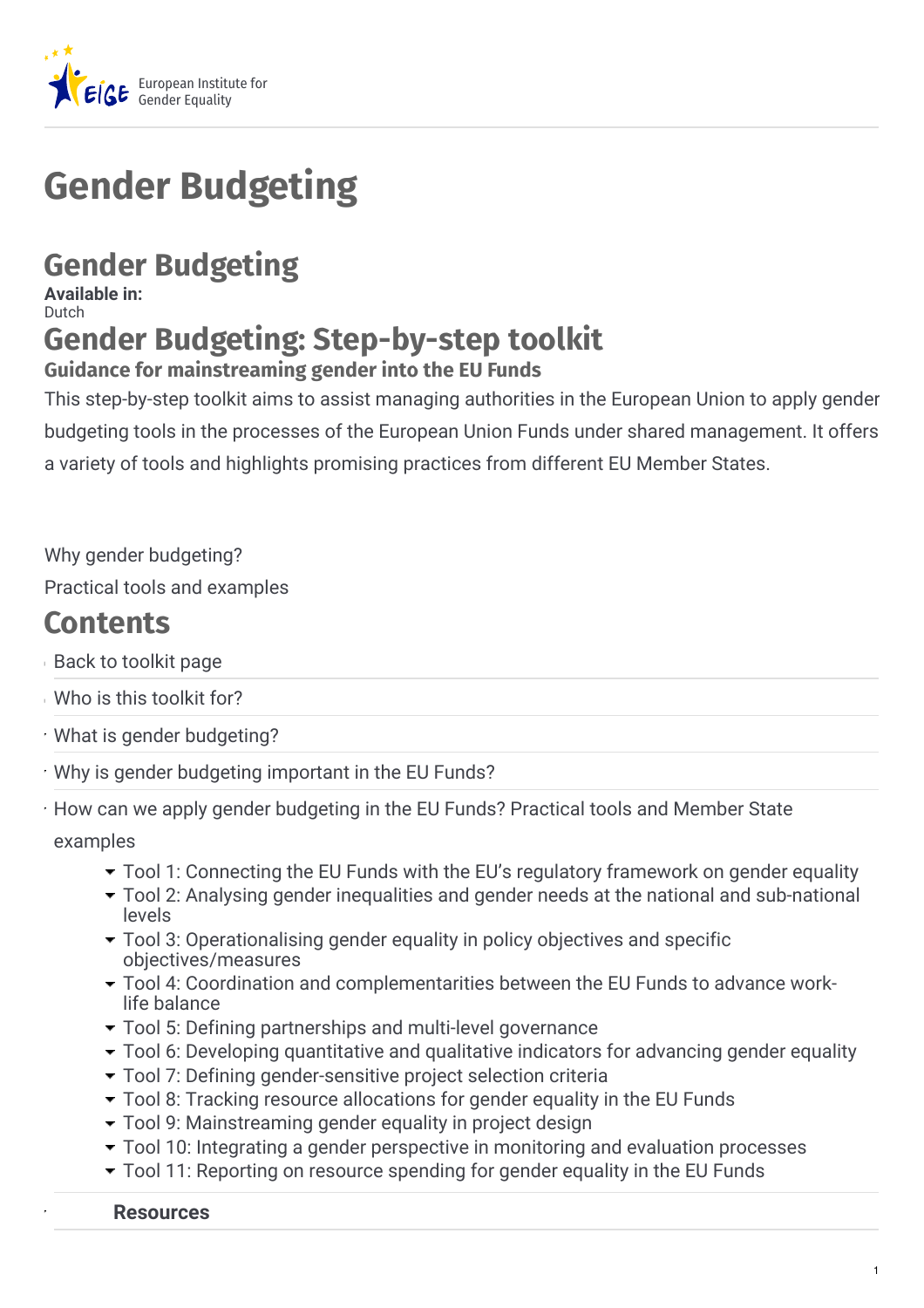A tool to track resource allocation for gender equality in the EU cohesion policy funds (Tool 8) has been added to this step-by-step toolkit. It comes with a downloadable excel file to support Member States in calculating their expenditures for gender equality.

### **Download**

Gender Budgeting: Step-by-step toolkitSelect language

## **Read more**

*Factsheet: Toolkit for gender budgeting in the EU FundsEN (462 Kb)*

*Advancing work–life balance with EU Funds. A model for integrated gender-responsive interventionsEN (1.88 MB)*

*Factsheet: Advancing work–life balance with the EU FundsEN (764 Kb)*

## **More gender mainstreaming toolkits**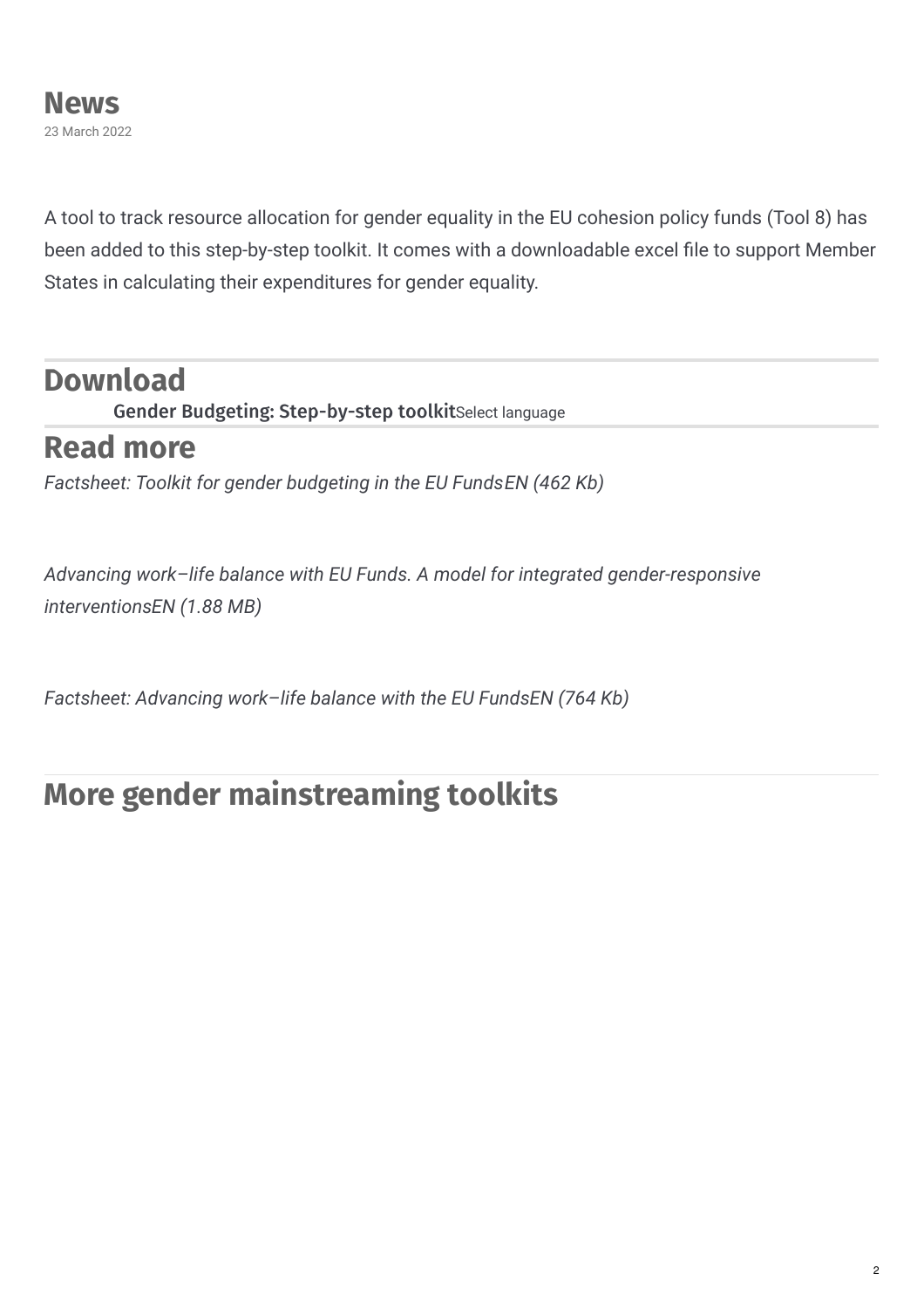

### iender [equality](https://eige.europa.eu/gender-mainstreaming/toolkits/gender-equality-training) training

| <b>V</b><br>e<br>$\mathbf{z}$<br>C<br>G<br>$\bullet$<br>$\bullet$ |
|-------------------------------------------------------------------|
|                                                                   |

iender impact [assessment](https://eige.europa.eu/gender-mainstreaming/toolkits/gender-impact-assessment)